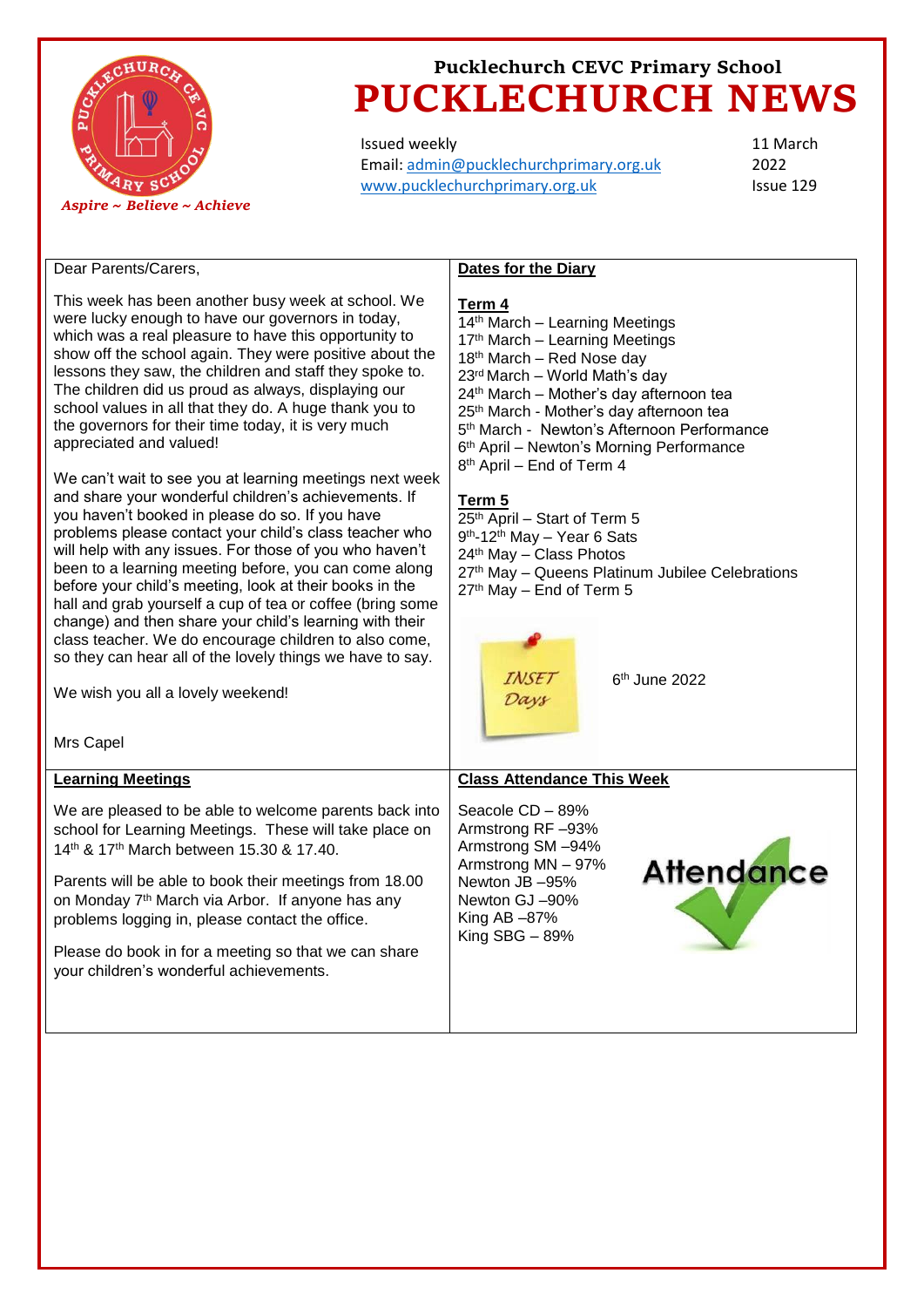

Issued weekly Email: [admin@pucklechurchprimary.org.uk](mailto:admin@pucklechurchprimary.org.uk) [www.pucklechurchprimary.org.uk](http://www.pucklechurchprimary.org.uk/)

11 March 2022 Issue 129

## **Reading**

This week's results are: Seacole CD - 47% Armstrong RF– 40% Armstrong SM – 71% Armstrong MN – 81% Newton JB – 64% Newton GJ – 72% King  $AB - 93%$ King SBG – 73%



Well done to both Newton King AB with a score of 93%. Can any other year groups meet our target of 90% next week? Don't forget that reading regularly is part of our homework expectations.

# **TimesTables Rockstars!**

Well done to our Pucklechurch Top Rockers this week! These 3 students have accessed TT Rockstars the most out of everyone in the whole school this week.



- 1. ( Ellie May (King SBG)
- 2. Sebastian (King AB)
- 3. Ben (Newton GJ)



# **Values Certificate**

Well done to the children who received a values certificate today. They all enjoyed a hot chocolate with Mrs Capel in the staff room.

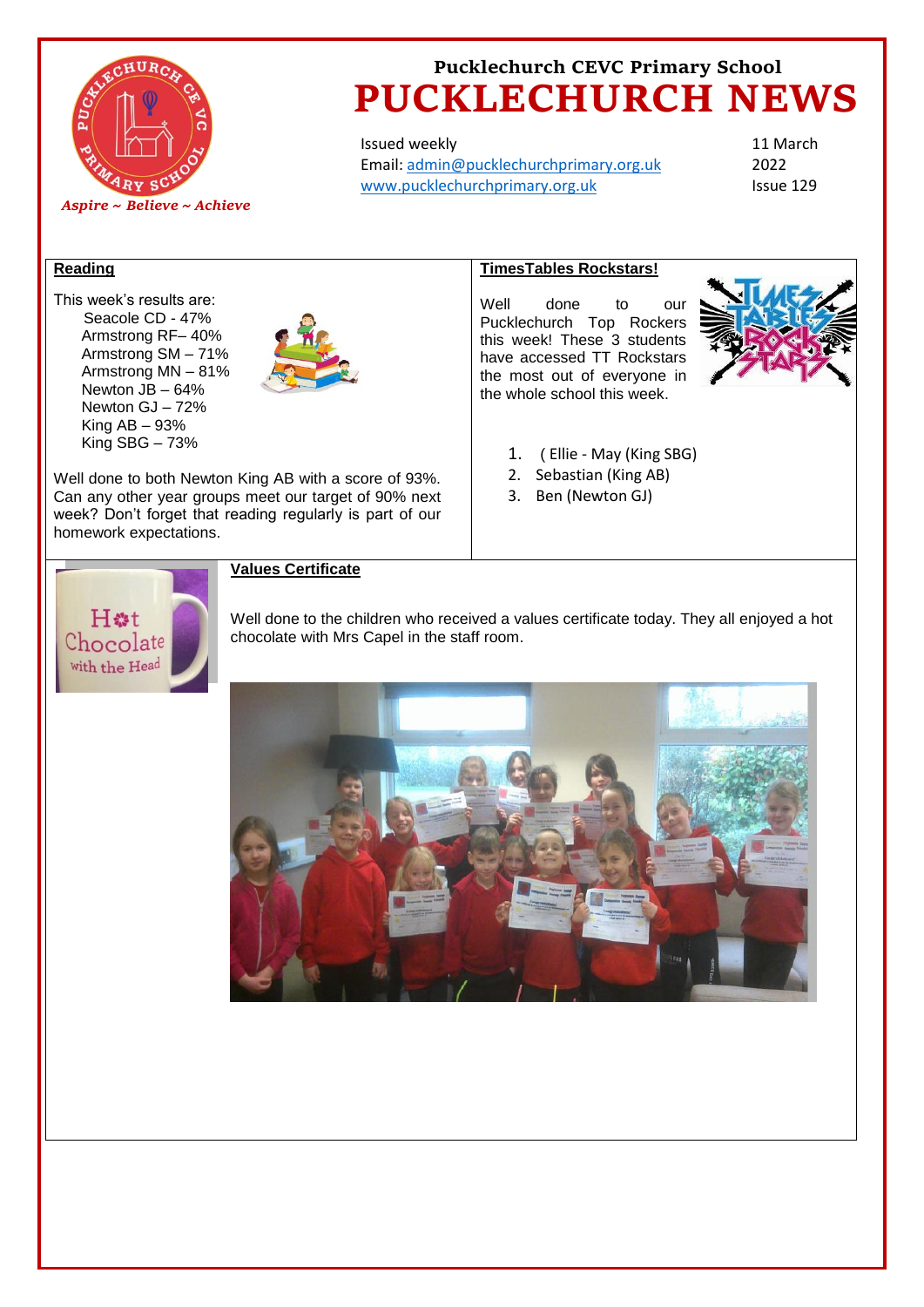

Issued weekly Email: [admin@pucklechurchprimary.org.uk](mailto:admin@pucklechurchprimary.org.uk) [www.pucklechurchprimary.org.uk](http://www.pucklechurchprimary.org.uk/)

11 March 2022 Issue 129

## **Cricket Lessons!**

We had our first cricket lessons today from Gloucestershire Cricket Foundation. Year 1 – 6 all had their first cricketing lessons of the year.

Thank you to Sam, for making sure we had a great first session despite the weather!





## **Red Nose Day**

On Friday 18th March, we welcome all children to come into school dressed as a hero, this can be a superheo or a person who is a hero, or a role that's

heroic.

A voluntary contrbution of £1 will be welcomed to go towards the charity



### **Sporting Success**

Well done this week to:

Madison who received her gold belt judo! This was for her great performance



and attitude to training.

Any sporting successes? Let Mr Boulton know so we can share your wonderful achievements with everyone!



### **Comic Relief Cake Sale**

School Council will be running a cake sale on Friday 18<sup>th</sup> March to raise money for Comic Relief. We would be really grateful for any

donations. Cakes can be homemade or shop bought, but please ensure they are nut free. If any cakes are brought into school in boxes, please put a label on the box so we can reurn them at the end. Cakes will be sold during the day and all classes will get the opportunity to buy some. All money raised will go to charity. Thank you.

## **International Women's Day**



This week, Equities Crew helped the school learn more about International Women's Day, which took place on the 8th March.

They quizzed the school on different facts about the inequalities that still

persist in our modern world and shared some inspiring pages about famous women in history with each class for their book corners.

Well done Equities Crew!